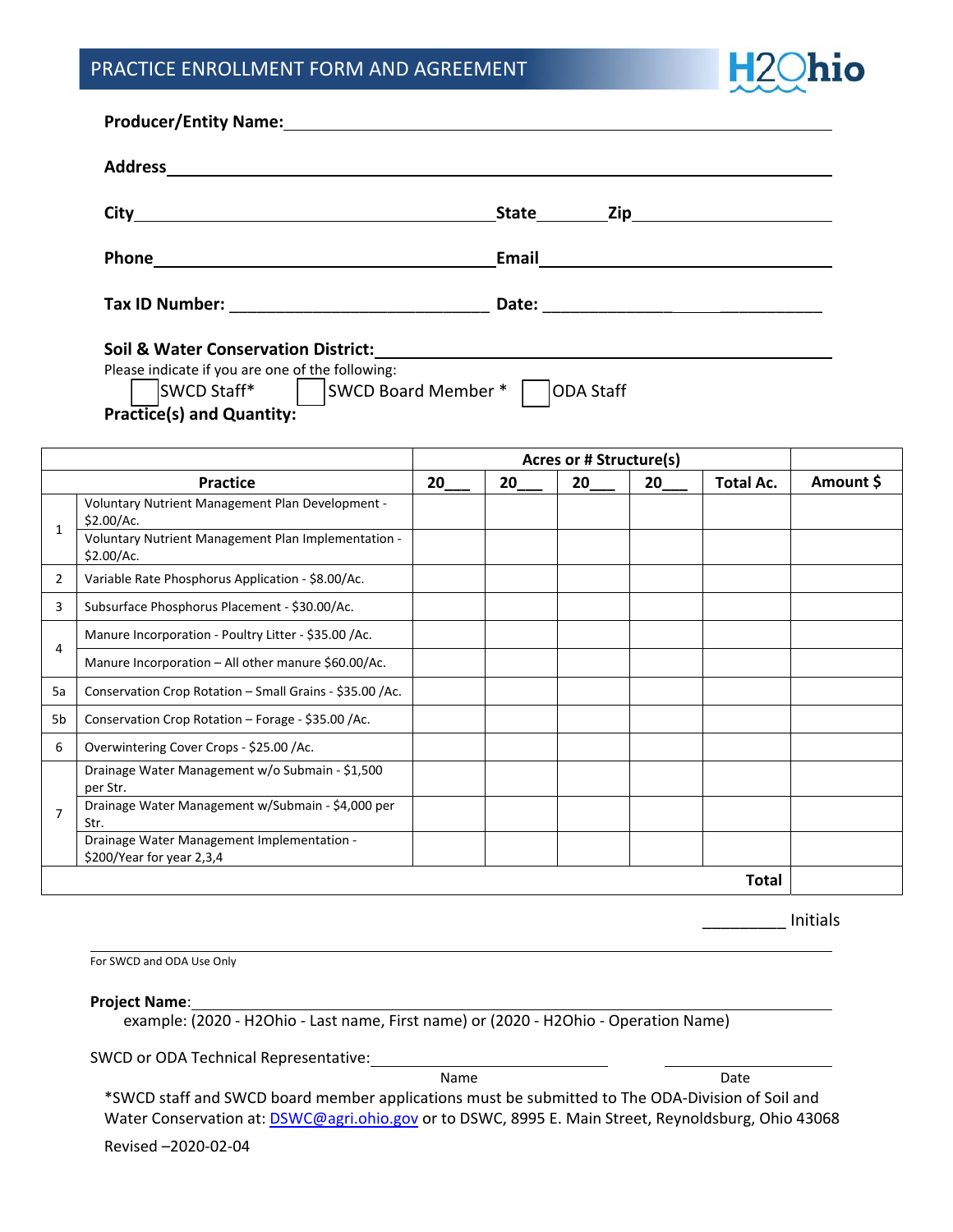

The undersigned producer/entity agree to the following and shall:

- 1. Certify the acreage under this agreement is not enrolled or benefiting from any other incentive program(s), e.g. USDA Farm Bill, for the conservation practice(s) indicated on the signed application form.
- 2. Implement planned practice(s) according to required technical specifications set forth in the criteria specified in attached addendum(s).
- 3. Install and complete indicated practice(s) within the periods required in attached addendum(s).
- 4. Allow representative(s) of the SWCD and Ohio Department of Agriculture to inspect the property and certify practice(s) were implemented according to the required technical specifications set forth in the criteria specified in attached addendum(s).
- 5. Notify the SWCD and request approval of any proposed changes to practice implementation.

The Soil and Water Conservation District or the Ohio Department of Agriculture (ODA) shall:

- 1. Provide producer(s) with a fully executed copy of this agreement.
- 2. Inspect and verify implementation of practice(s) is complete and meets the required technical specifications set forth in the criteria specified in attached addendum(s).
- 3. Provide H2Ohio program payments to producer(s) according to schedule(s) specified in attached addendum(s).
- 4. Monitor the maintenance of established practice(s). Representative(s) of the District or ODA shall have the right of ingress and egress to the land enrolled in this program.
- 5. Review and verify requests for practice(s) implementation changes submitted by producer(s) are proper and reasonable if applicable.

**I (We) understand that failure to implement all the components of a practice(s) or follow the design criteria for the practice(s) as described in the attached addendum(s) will nullify the agreement for that specific practice(s) and any associated incentive payment allocated to the producer/entity. Furthermore, all incentive payments will be based on verified, completed practices as documented in the SWCD Beehive Reporting System.**

**Hereby agreed to by:** 

Producer/entity signature

Print Name **Date Date Date Date Date Date Date Date Date Date Date** 

\_\_\_\_\_\_\_\_\_\_\_\_\_\_\_\_\_\_\_\_\_\_\_

\_\_\_\_\_\_\_\_\_\_\_\_\_\_\_\_\_\_\_\_\_\_\_

\_\_\_\_\_\_\_\_\_\_

This agreement has been reviewed by the Soil and Water Conservation District board of supervisors or ODA and the acreage under this agreement is eligible for H2Ohio funding.

\_\_\_\_\_\_\_\_\_\_\_\_\_\_\_\_\_\_\_\_\_\_\_\_\_\_\_\_\_\_\_\_\_\_\_\_\_\_\_\_\_\_\_\_\_\_\_\_\_\_\_\_\_\_\_\_\_\_\_\_\_\_\_\_\_\_\_\_\_\_\_\_\_\_\_\_\_\_\_\_\_\_\_\_\_\_\_\_\_\_\_\_\_\_\_\_\_\_\_\_

Board Chairperson, ODA representation or designee signature

Print Name **Date Date Date Date Date Date Date Date Date Date Date**